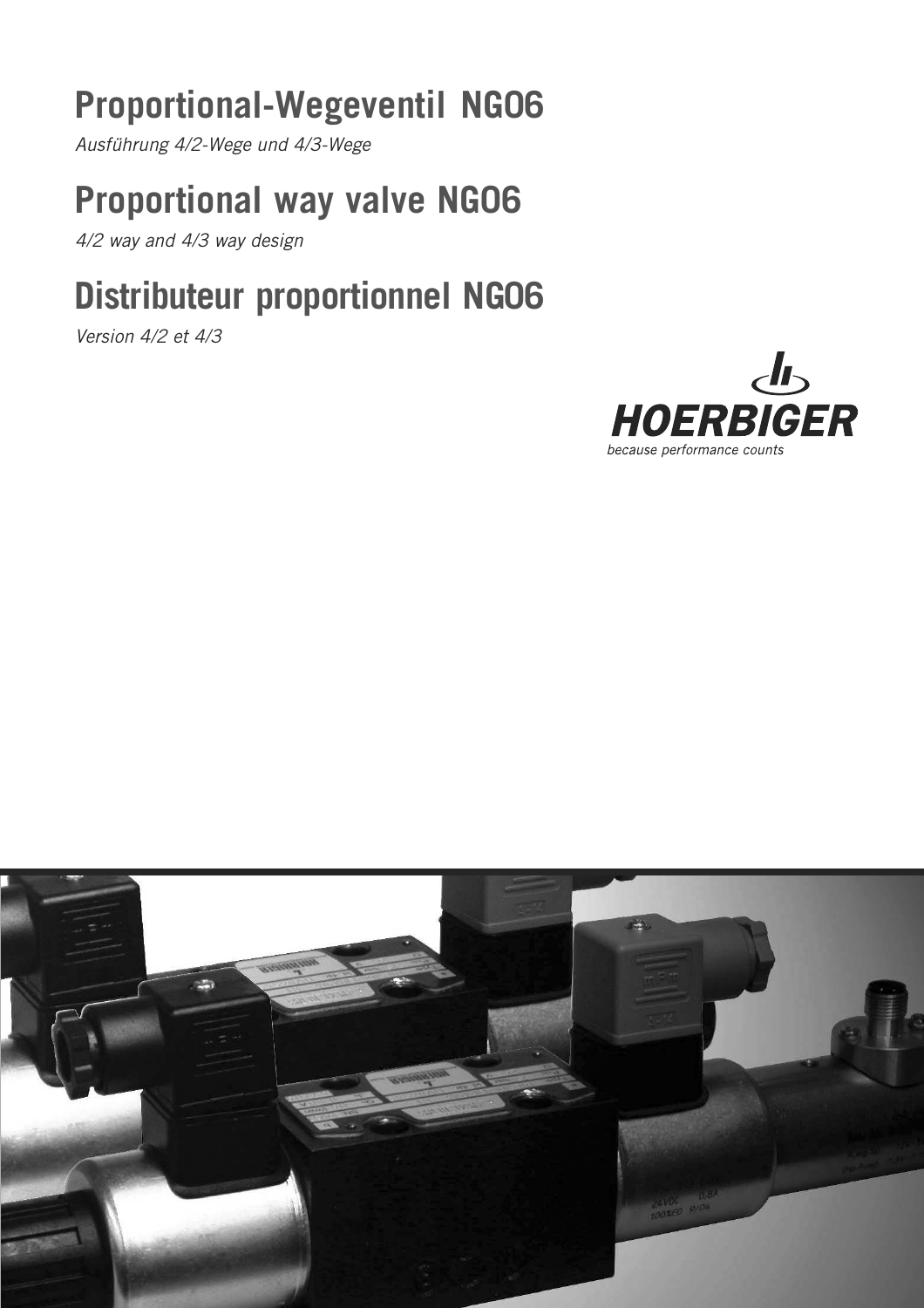

## **Proportional-4/2- und 4/3-Wegeventil 36 l/min**

Proportional-Wegeventile ermöglichen eine stufenlose Steuerung des Volumenstromes und ermöglicht so weiche Umschalt- und exakte Positionierungsvorgänge. Sie zeichnen sich durch hohe Wiederholgenauigkeit, sehr gute Auflösung und niedrigen Geräuschpegel aus. Bei Ventilen mit Wegaufnehmer kann mit entsprechender Regelelektronik die Hysterese wesentlich verkleinert sowie die Ventildynamik wesentlich erhöht werden.

### **Proportional-4/2- and 4/3-way valve 36 l/min**

Proportional directional control valves allow continuous control of the volume flow and facilitate smooth switching and exact positioning procedures. Their features are good repeatability, very good resolution and a low noise level. When using valves with an inductive displacement transducer, the hysteresis can be reduced considerably and with an adequate regulating electronic the dynamic of the valves can be raised considerably.

## **Distributeur 4/2 et 4/3 proportionnel 36 l/min**

Les distributeurs proportionnels permettent une commande progressive et sans à coups ainsi qu'une commutation douce et un positionnement exact. Ils se distinguent par une haute reproductibilité, une très bonne résolution, et un faible niveau sonore. En utilisant la version avec capteur de recopie inductif associée à une électronique de réglage adaptée, il est possible de largement réduire les effets d'hystérésis et d'augmenter la dynamique de la valve.



P T

 $\overline{A}$ B





**A1H463** Januar '09 / January '09 / Janvier '09

#### **Ausführung und Anschlußgröße**

Plattenaufbauventil Lochbild nach ISO4401-03-02-0-94 (NG06)

#### **Design and Port size**

Subbase mounting valve Master gauge for holes according to ISO4401-03-02-0-94 (NG06)

Distributeur à montage sur embase Plan de pose suivant ISO4401-03-02-0-94 (NG06)

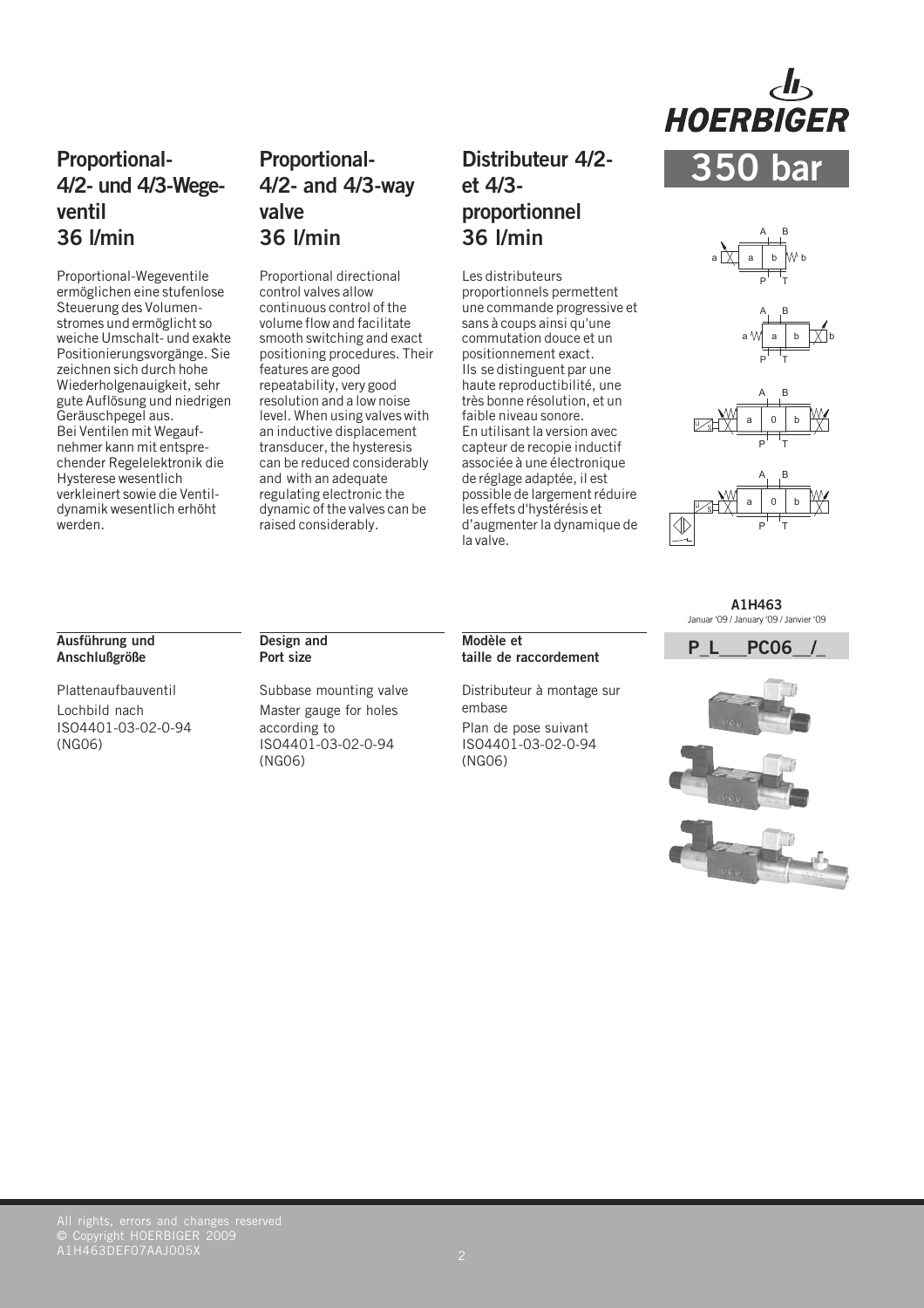# **HOERBIGER**

#### **Kenngrößen**

#### **Allgemein**

| <b>Bauart</b>                               |          |
|---------------------------------------------|----------|
| Kolbenventil                                |          |
| Ausführung                                  |          |
| Plattenaufbauventil                         |          |
| Anschlußgröße                               |          |
| ISO4401-03-02-0-94 (NG06)                   |          |
| <b>Masse</b>                                |          |
| PSL_1_PC06 :                                | $1,7$ kg |
| PSL 0 PC06 :                                | $2.1$ kg |
| PRL_/PIL_0_PC06__:                          | $2,5$ kg |
| <b>Einbaulage</b>                           |          |
| beliebig, vorzugsweise waagerecht           |          |
| Volumenstromrichtung<br>siehe Schaltsymbole |          |
|                                             |          |

**Umgebungstemperaturbereich** min -20 °C, max +50 °C

#### **Hydraulische Kenngrößen**

#### **Betriebsdruck**

| P, A, B = 350 bar, T = 180 bar;                             |
|-------------------------------------------------------------|
| max. Druckdifferenz zwischen zwei                           |
| Anschlüssen = 100 bar. Bei höherer                          |
| Druckdifferenz Druckwaage verwenden.                        |
| Volumenstrom                                                |
| siehe Bestellangaben, max.= 40 l/min                        |
| <b>Druckflüssigkeit</b>                                     |
| Mineralöl nach DIN 51524,                                   |
| andere Medien auf Anfrage                                   |
| Druckflüssigkeits-                                          |
| temperaturbereich                                           |
| min = -20 °C, max = +70 °C                                  |
| Viskositätsbereich                                          |
| $min = 10$ mm <sup>2</sup> /s, max = 600 mm <sup>2</sup> /s |
| Verschmutzungsklasse für                                    |
|                                                             |
| Druckmittel                                                 |
| max. Klasse 8 nach NAS1638 zulässig                         |
| <b>Filterempfehlung</b>                                     |
| Filterrückhalterate $\beta_{10}$ >75                        |
| <b>Hysterese</b>                                            |
| $\leq$ 1 % bei geregeltem Betrieb                           |
| $\leq$ 8 % bei gesteuertem Betrieb                          |
| Wiederholgenauigkeit                                        |
| $\leq 1$ %                                                  |
| <b>Volumenstrom Signalfunktion</b>                          |
| siehe Q-I-Kennlinie                                         |

#### **elektromagnetisch**

mit Proportionalmagnet **Spannungsart** Gleichspannung (DC)

#### **Characteristics**

#### **General**

| <b>Type</b>                        |                   |
|------------------------------------|-------------------|
| Piston valve                       |                   |
| Design                             |                   |
| Subbase mounting valve             |                   |
| Port size                          |                   |
| ISO4401-03-02-0-94 (NG06)          |                   |
| Weight (mass)                      |                   |
| PSL_1_PC06 :                       | 1,7 kg            |
| PSL 0 PC06 :                       | $2,1$ kg          |
| PRL_/PIL_0_PC06_:                  | 2.5 <sub>kg</sub> |
| Installation                       |                   |
| arbitrary, preferably horizontally |                   |
| <b>Flow direction</b>              |                   |
| see symbols                        |                   |
| Ambient temperature range          |                   |

min -20 °C, max +50 °C

#### **Hydraulic characteristics**

#### **Operating pressure**

P, A,  $B = 350$  bar, T = 180 bar; max. pressure difference between two connections = 100 bar. In cases of a greater pressure difference, use a pressure compensator. **Volume flow** see order instructions, max.= 40 l/min **Hydraulic medium** Mineral oil according to DIN 51524, other media on request **Pressure media temperature range** min =  $-20$  °C, max =  $+70$  °C **Viscosity range**  $min = 10$  mm<sup>2</sup>/s, max = 600 mm<sup>2</sup>/s **Contamination level for pressure medium** max. class 8 in accordance with NAS1638 **Filter** Rentention rate  $\beta_{10}$ >75 **Hysteresis**  $\leq 1$  % during regulated operation  $\leq$  8 % during controlled operation **Repeatability**  $< 1 %$ **Volume flow signal function** see Q-I-characteristic curve

#### **Actuation**

**electromagnetic** with proportional solenoid **Voltage** DC voltage

#### **Caractéristiques**

#### **Généralités**

| <b>Type</b><br>à tiroir                                     |                                |
|-------------------------------------------------------------|--------------------------------|
| Modèle                                                      |                                |
| Valve à montage sur embase                                  |                                |
| Taille de raccordement<br>ISO4401-03-02-0-94 (NG06)         |                                |
| Masse<br>PSL 1 PC06 :<br>PSL 0 PC06 :<br>PRL / PIL 0 PC06 : | 1,7 kg<br>$2,1$ kg<br>$2,5$ kg |
| Position de montage                                         |                                |

au choix, de préférence position horizontale

#### **Sens d'ecoulement** voir symbole

**Plage de température ambiante** min -20 °C, max +50 °C

#### **Caractéristiques hydrauliques**

#### **Pression de service**

P, A,  $B = 350$  bar,  $T = 180$  bar; différence de pression max. entre deux raccords = 100 bar. En cas de différence de pression plus élevée, utiliser une balance de pression

**Débit** voir indications de commande, max.= 40 l/min **Fluide hydraulique**

Huile minérale DIN 51524, autres sur demande

#### **Plage de température du fluide**

**hydraulique**

min = -20  $^{\circ}$ C, max = +70  $^{\circ}$ C **Plage de viscosité**

 $min = 10$  mm<sup>2</sup>/s, max = 600 mm<sup>2</sup>/s

**Degré de pollution** max. classe 8 suivant NAS1638 admissible

**Filtration recommandée**

Taux de filtration  $\beta_{10}$ >75 **Hystérésis**

 $\leq$  1 % système en boucle fermée ≤ 8 % système en boucle ouverte

**Reproductibilité**

 $< 1 %$ 

**Fonction signal du débit** voir courbe caractéristique Q-I

#### **Mode de commande**

**électromagnétique** par électro-aimant proportionnel **Alimentation** courant continu (DC)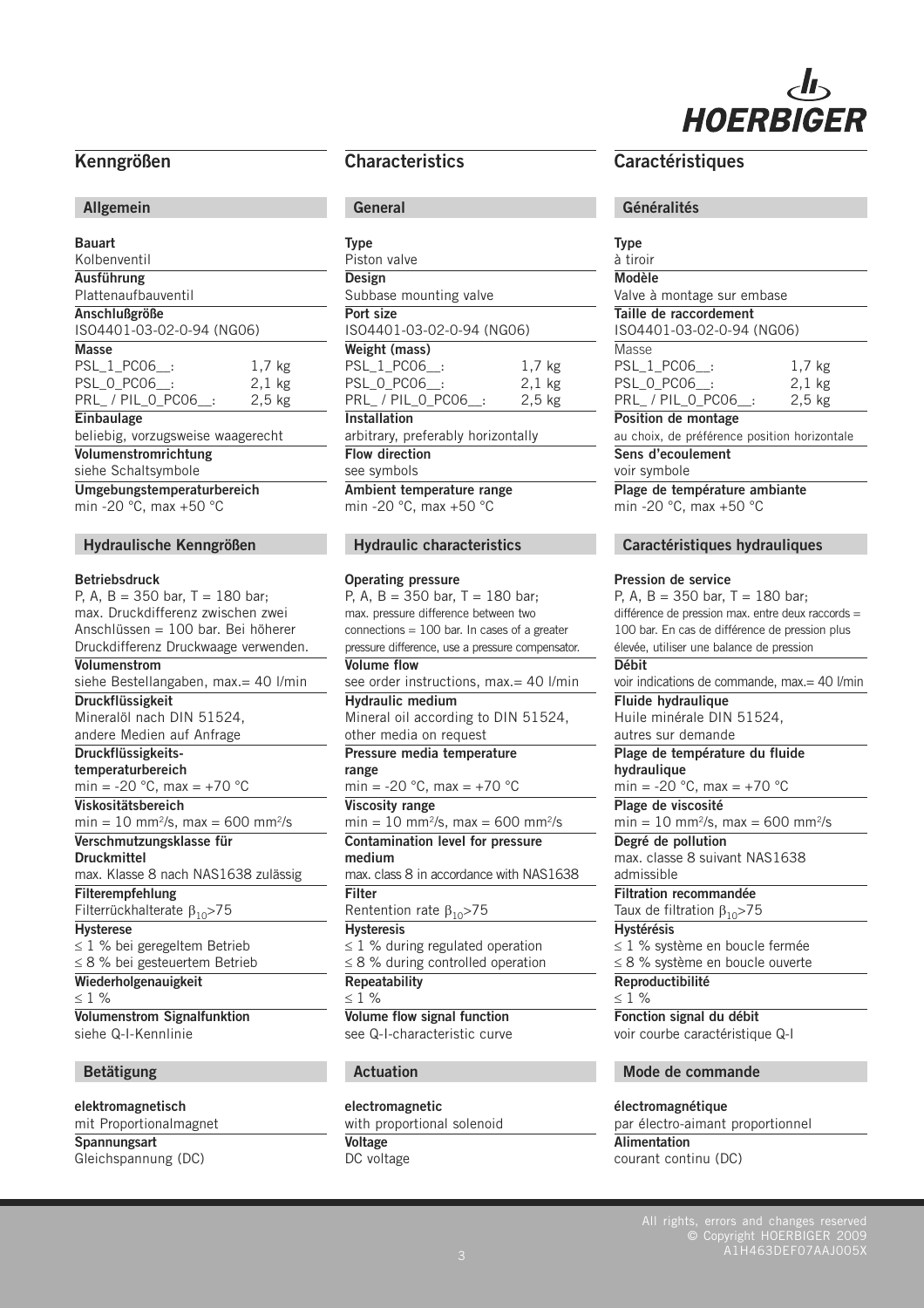

| Nennspannung                             |                                       |
|------------------------------------------|---------------------------------------|
| 9 V: 12 V: 24V                           |                                       |
| Steuerstrom                              |                                       |
| 24 V-Magnet:                             | $0 - 800$ mA                          |
| 12 V-Magnet :                            | 0 - 1600 mA                           |
| 9 V-Magnet:                              | 0 - 2700 mA                           |
| Nennleistung                             |                                       |
| 14 W                                     |                                       |
| Spulenwiderstand (bei 20°C)              |                                       |
| $24V = 21,3\Omega$ ; $12V = 5,5\Omega$ ; | $9V = 2,2\Omega$                      |
| Einschaltdauer                           |                                       |
| Dauerbetrieb                             |                                       |
| <b>Schutzart</b>                         |                                       |
|                                          | nach DIN40050, IP65 mit aufgesteckter |
| Gerätesteckdose                          |                                       |
| Anschlußart                              |                                       |
|                                          | Steckverbindung DIN43650-AF2-PG11     |

#### **Induktiver Wegaufnehmer**

## **Nennspannung**

| $U_B = 24$ V DC (±20%)                                |
|-------------------------------------------------------|
| Restwelligkeit der Nennspannung                       |
| $\leq 5\%$                                            |
| <b>Stromaufnahme</b>                                  |
| $<$ 40 mA                                             |
| Ausgangsspannung (linearer Bereich)                   |
| <b>P</b> $\rightarrow$ <b>A:</b> 7,5 bis $\geq$ 3 V   |
| <b>P</b> $\rightarrow$ <b>B</b> : 7.5 bis $\leq$ 12 V |
| Belastung der Ausgangsspannung                        |
| $>10$ kW                                              |
| <b>Empfindlichkeit</b>                                |
| 1,5 V/mm $(\pm 3\%)$                                  |
| I inearität                                           |
| $\leq \pm 1,5$ %                                      |
| <b>Temperaturdrift</b>                                |
| ≤ ±0,03 %/°C                                          |
| Restwelligkeit der Ausgangsspannung                   |
| $< 20$ mV                                             |
| <b>Schutzart</b>                                      |
| nach DIN40050, IP65 mit aufgesteckter                 |
| Gerätesteckdose                                       |
| Anschlußart                                           |
| M12 x 1                                               |
|                                                       |
| <b>Digitales Mittelstellungssignal</b>                |
|                                                       |

| (PIN 4)        |                                          |  |  |
|----------------|------------------------------------------|--|--|
| المصورة منتمرا | $\mathbf{11}$ $\mathbf{0}$ $\mathbf{11}$ |  |  |

| Low signal:          | $U_A = 0 V$ |                    |              |
|----------------------|-------------|--------------------|--------------|
| High signal:         |             | $U_A \le U_B - 2V$ |              |
| Lastwiderstand       |             |                    |              |
| ≥ 220 W              |             |                    |              |
| <b>Schaltfenster</b> |             |                    |              |
| obere Schwelle:      |             |                    | 7,7 V ±20 mV |
| untere Schwelle:     |             |                    | 7,3 V ±20 mV |
|                      |             |                    |              |

| Nominal voltage                                           |
|-----------------------------------------------------------|
| 9 V: 12 V: 24V                                            |
| <b>Control current</b>                                    |
| Solenoid 24 V: 0 - 800 mA                                 |
| Solenoid 12 V: 0 - 1600 mA                                |
| Solenoid 9 V: 0 - 2700 mA                                 |
| Nominale capacity                                         |
| 14 W                                                      |
| Coil resistance (at 20°C)                                 |
| $24V = 21,3\Omega$ ; $12V = 5,5\Omega$ ; $9V = 2,2\Omega$ |
| Duty cycle                                                |
| Continuous operation                                      |
| <b>Electrical protection</b>                              |
| according to DIN40050,                                    |
| IP65 with plug                                            |
| <b>Connection type</b>                                    |
| Connector DIN43650-AF2-PG11                               |

#### **Inductive displacem. transducer**

**Nominal voltage**  $U_B = 24$  V DC ( $\pm 20\%$ ) **Residual ripple of nominal voltage**  $\leq 5\%$ **Current consumption**  $< 40$  mA **Output voltage (linear range) P** $\rightarrow$ **A:** 7,5 to  $\geq$  3 V **P** $\rightarrow$ **B:** 7,5 to  $\leq$  12 V **Load on output voltage**  $\geq 10$  kW **Responsivity** 1,5 V/mm (±3%) **Linearity**  $≤ ±1,5 %$ **Temperature drift**  $≤ ±0.03 %$ /°C **Residual ripple of output voltage**  $\leq 20$  mV **Electrical protection** according to DIN40050, IP65 with plug **Connection type** M12 x 1

#### **Digital central position signal (PIN 4)**

Low signal:  $U_A = 0$  V<br>High signal:  $U_A \leq U_{B}$ - $U_A \leq U_B - 2$  V

#### **Ballast resistor**  $\geq$  220 W

#### **Switching section**

upper thershold voltage: 7,7 V ±20 mV lower thershold voltage:  $7,3 \text{ V } \pm 20 \text{ mV}$ 

#### **Kenngrößen Characteristics Caractéristiques**

#### **Tension nominale** 9 V; 12 V; 24V

**Courant de commande** Bobine 24 V : 0 - 800 mA Bobine 12 V : 0 - 1600 mA Bobine 9 V : 0 - 2700 mA **Puissance nominale** 14 W **Résistance des bobines (à 20°C)**  $24V = 21,3\Omega$ ;  $12V = 5,5\Omega$ ;  $9V = 2,2\Omega$ **Taux de service** Fonctionnement continu **Indice de protection** suivant DIN40050, IP65 avec connecteur adapté **Type de connexion** Connecteur DIN43650-AF2-PG11

#### **Capteur de recopie inductif**

**Tension nominale**  $U_B = 24$  V DC ( $\pm 20\%$ ) **Ondulation résiduelle tension nominale**  $< 5%$ **Absorption de courant**  $< 40$  mA **Tension de sortie (zone linéaire) P→A:** 7,5 à ≥ 3 V<br>**P→B:** 7.5 à < 12 **7,5 à ≤ 12 V Résistance sur la tension de sortie**  $\geq 10$  kW **Sensibilité** 1,5 V/mm (±3%) **Linéarité**  $\leq \pm 1,5$  % **Dérive de température**  $≤ ±0.03 %$  °C **Ondulation résiduelle tension de sortie**  $\leq 20$  mV **Indice de protection** suivant DIN40050, IP65 avec connecteur adapté **Type de connexion**  $M12 \times 1$ 

#### **Signal numérique de position médiane (broche 4)**

Low signal:  $U_A = 0$  V<br>High signal:  $U_A \leq U_B$ - $U_A \le U_B - 2$  V

#### **Résistance de charge**  $\geq$  220 W

| Fenêtre de commutation |                   |
|------------------------|-------------------|
| limite supérieure:     | 7.7 V $\pm$ 20 mV |
| limite inférieure:     | 7.3 V $\pm$ 20 mV |

All rights, errors and changes reserved © Copyright HOERBIGER 2009

A1H463DEF07AAJ005X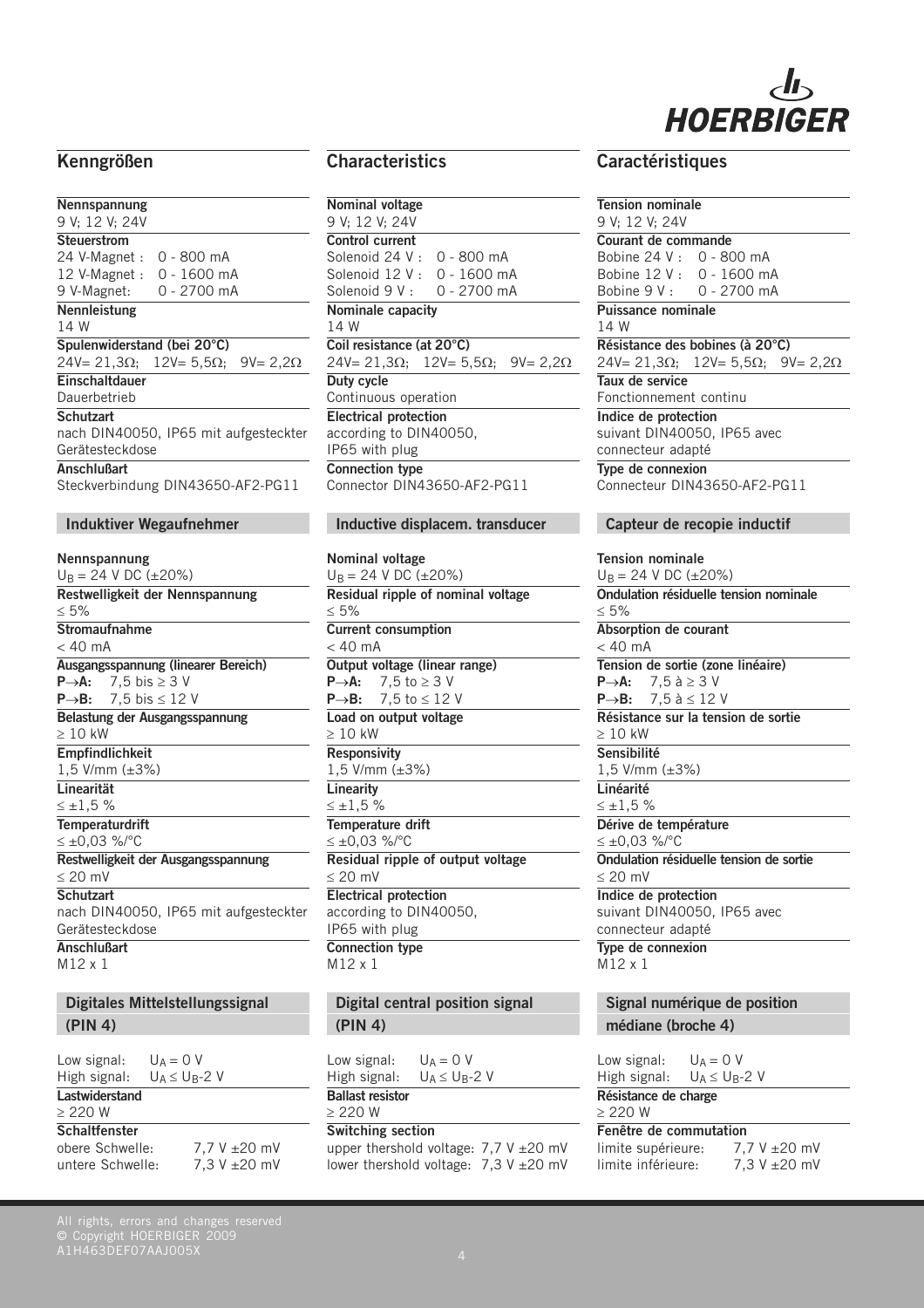

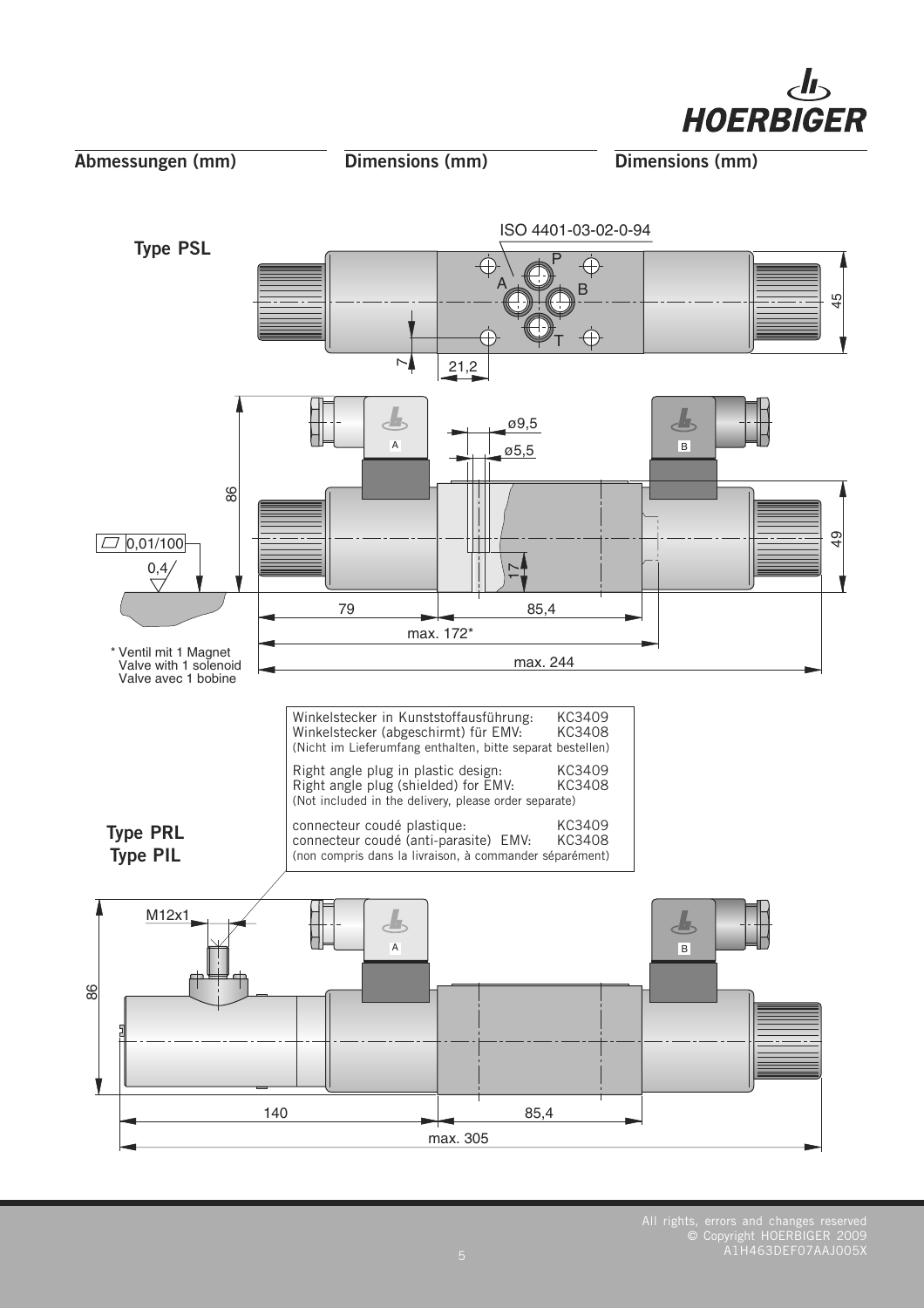



All rights, errors and changes reserved © Copyright HOERBIGER 2009 A1H463DEF07AAJ005X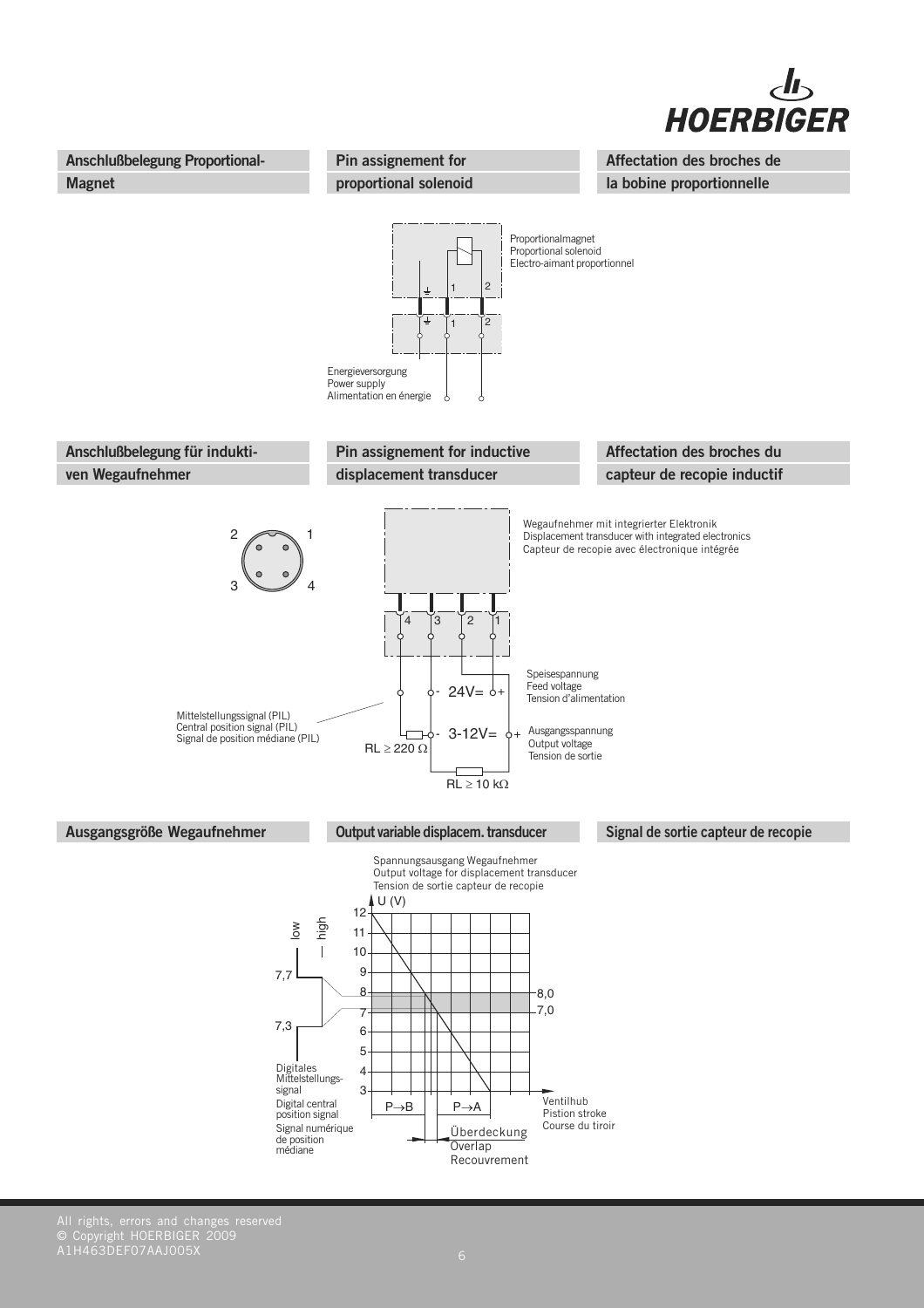

#### **Q-I-Kennlinie**

#### **Q-I-characteristic curve**

deviation $\pm 5$  %,  $\Delta p = 5$  bar/control edge, Oil temperature +50 °C and with coil 24 V (DC), Viskosity 35 mm2/s

#### **Courbe caractéristique Q-I**

tolérance  $\pm 5$  %,  $\Delta p = 5$  bar/arête, température de l'huile +50 °C, mesuré avec bobine 24 V (DC), viscosité 35 mm2/s

Toleranz ±5%, ∆p = 5 bar/Kante, gemessen bei +50 °C Öl-<br>temperatur und 24 V-Spule (DC), Viskosität 35 mm²/s



#### **Bestellangaben**

Serienkennzeichnung siehe Basisinformationen

#### Typenbezeichnung Type code Code d'identification

**Wegaufnehmer Displacement transducer Capteur de recopie 1**

- ohne Wegaufnehmer **S** without displacement transducer sans capteur de recopie
- mit Wegaufnehmer **R** with displacement transducer avec capteur de recopie
- mit Wegaufnehmer und Mittelstellungssignal with displacement transducer and center position signal avec capteur de recopie et signal de position médiane **I**

#### **Symbol (Kolbenform) Symbol (Piston type) Symbole (forme du tiroir) 2**

(siehe Seite 8) (see page 8) (voir page 8)

#### **Order instructions**

Production code see basic informations

|  |  |       | P S L 1 0 0 PC06 P 36 |  |  |
|--|--|-------|-----------------------|--|--|
|  |  | - 231 |                       |  |  |

**Bauform Type Type 3**

- zwei Prop.-Magnete two proportional solenoids deux bobines proportionnelles. **0**
- **1** Prop.-Magnet auf A-Seite proportional solenoid on side A bobine proportionnelle côté A
- **2** Prop.-Magnet auf B-Seite proportional solenoid on side B bobine proportionnelle côté B

#### **Volumenstromsymmetrie Volume flow symmetry Symétrie du débit 4**

- **0** symmetrisch symmetrical  $Q_{N P\rightarrow B} = Q_{N P\rightarrow A}$ symétrique
- **1** asymmetrisch  $Q_{N P \rightarrow B} \neq Q_{N P \rightarrow A}$ asymétrique

#### **Indications de commande**

Numéro de série voir informations générales

Bestellbeispiel Ordering example Spécifications de commande

| 5  | <b>Elektrische Angaben</b><br><b>Flectrical data</b><br>Caracteristiques électriques                                                                                                              |  |  |  |  |  |
|----|---------------------------------------------------------------------------------------------------------------------------------------------------------------------------------------------------|--|--|--|--|--|
| P  | $24V =$                                                                                                                                                                                           |  |  |  |  |  |
| N  | $12V =$                                                                                                                                                                                           |  |  |  |  |  |
| т  | $9V =$                                                                                                                                                                                            |  |  |  |  |  |
|    |                                                                                                                                                                                                   |  |  |  |  |  |
| 6  | Volumenstrom Q <sub>N</sub><br>(bei einer Ventildruckdifferenz laut Q-I-Kennlinie)                                                                                                                |  |  |  |  |  |
|    | Volume flow Q <sub>N</sub><br>(by a valve pressure difference according Q-I-<br>characteristic curve)<br>Débit Q <sub>N</sub><br>(pour une diff. de pression dans la valve suivant<br>courbe Q-I) |  |  |  |  |  |
|    | $Q_{N,P\rightarrow B}=Q_{N,P\rightarrow A}$                                                                                                                                                       |  |  |  |  |  |
| 6  | 6 l/min                                                                                                                                                                                           |  |  |  |  |  |
| 9  | $9$ I/min                                                                                                                                                                                         |  |  |  |  |  |
| 12 | 12 l/min                                                                                                                                                                                          |  |  |  |  |  |
| 18 | 18 l/min                                                                                                                                                                                          |  |  |  |  |  |
| 24 | 24 I/min                                                                                                                                                                                          |  |  |  |  |  |
| 30 | 30 I/min                                                                                                                                                                                          |  |  |  |  |  |
| 36 | 36 I/min                                                                                                                                                                                          |  |  |  |  |  |